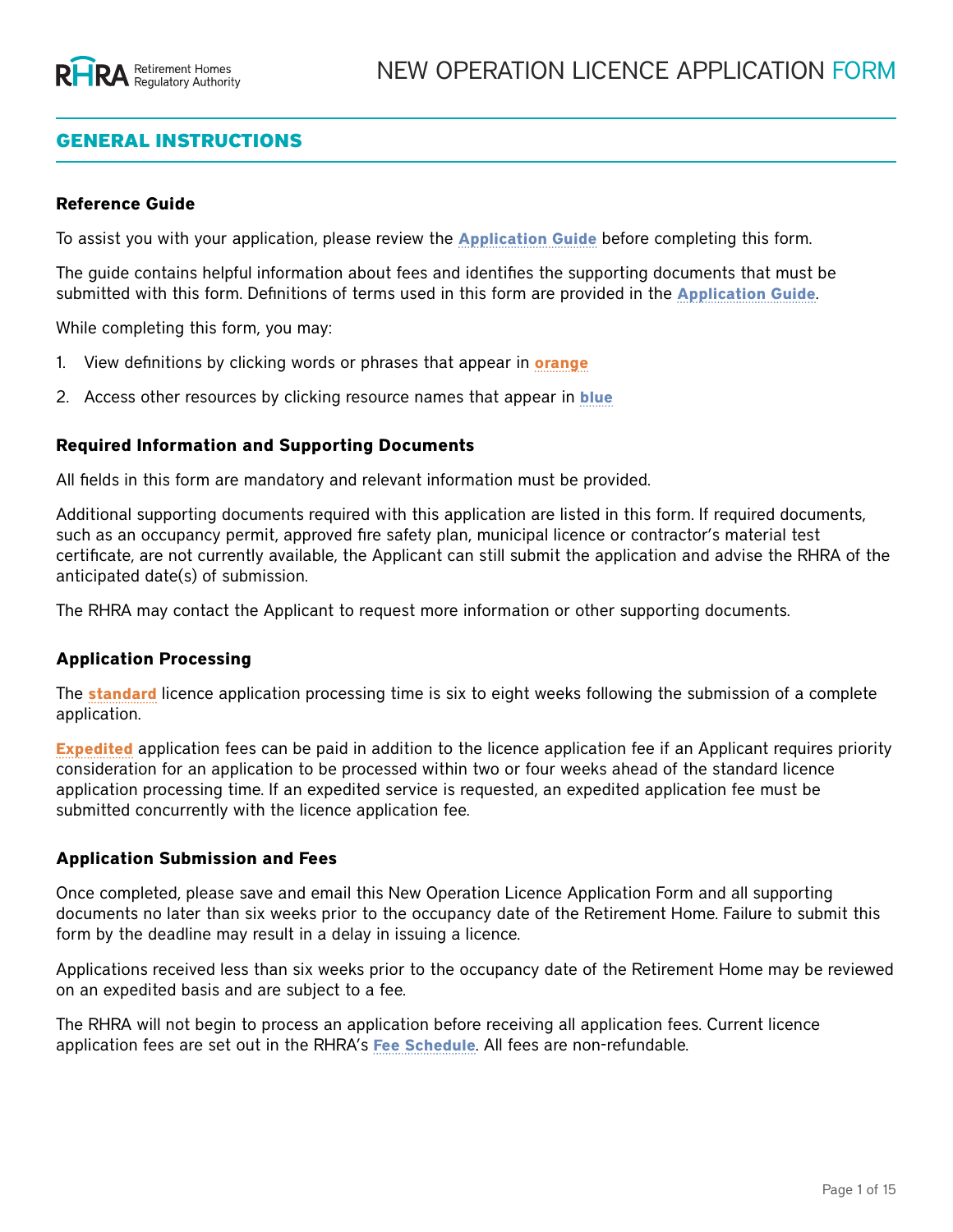

#### **RHRA Retirement Home Database**

The RHRA requires information related to the management and operation of the home. This information will be posted on the RHRA's **[Retirement Home Database](https://www.rhra.ca/en/retirement-home-database/)** and must be kept current. **Retirement Home Database** is a database of all Retirement Homes that includes:

- Retirement home's name and address
- Care services provided in each home
- Occupancy capacity of each home
- Summaries of each home's inspection reports
- Any orders imposed on licensed homes under the Act

RHRA must be notified regarding any information changes via email at [licensing@rhra.ca](mailto:licensing%40rhra.ca?subject=New%20Operation%20LIcence%20Application%20Form) or by completing a **[Notice of Change](https://www.rhra.ca/en/information-tools-and-resources/)** Form.

### HOW TO SUBMIT THIS FORM

The completed form may be mailed/faxed or emailed to:

#### **Retirement Homes Regulatory Authority**

Attention: Licensing Intake 55 York Street, Suite 700 Toronto, ON M5J 1R7 Fax: 1-855-631-0170 Email: [licensing@rhra.ca](mailto:licensing%40rhra.ca?subject=)

To create an email with this completed form attached, you may click the Submit Form button included at the end of this form.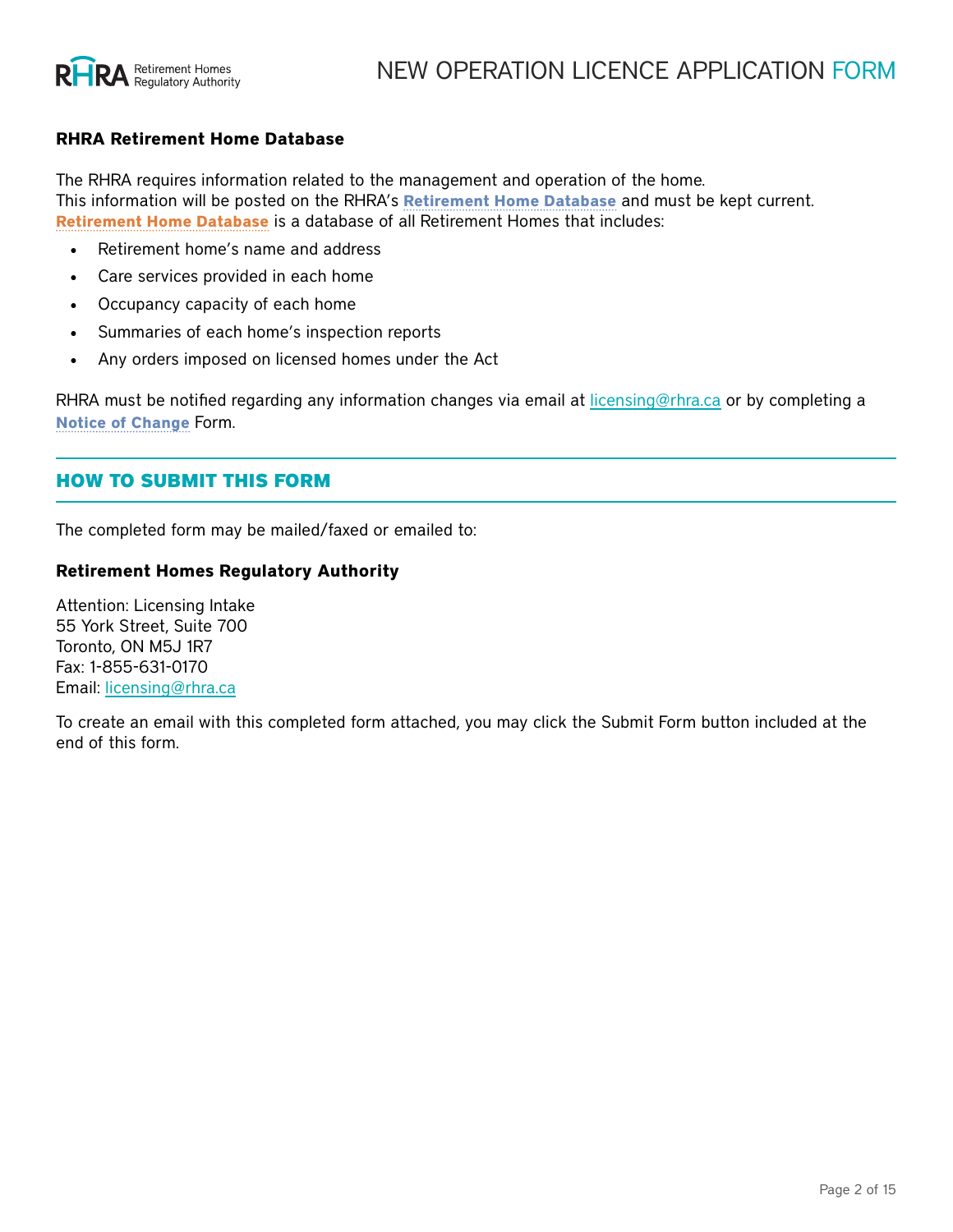

### **RETIREMENT HOME INFORMATION**

# **What official language will the Retirement Home use for its daily operation?**

| If other, specify:<br>English<br>French                                         |                   |
|---------------------------------------------------------------------------------|-------------------|
| Operating name of the Retirement Home:                                          |                   |
| Website address:                                                                |                   |
| Email address:                                                                  |                   |
| Phone number:                                                                   | Fax number:       |
| Preferred language of communication with the RHRA:                              | English<br>French |
| Preferred communication method with the RHRA:                                   | Phone<br>Email    |
| Expected occupancy date, when residents will move into the new Retirement Home: |                   |
| <b>Physical Address of the Retirement Home</b>                                  |                   |
| Street Number/Name: (P.O. Box and RR#, if applicable)                           |                   |
| City, Town, or Village:                                                         | Postal Code:      |
| Is this address the Applicant's mailing address?                                | Yes<br>No         |
| <b>Mailing Address of the Applicant</b>                                         |                   |
| Street Number/Name: (P.O. Box and RR#, if applicable)                           |                   |
| City, Town, or Village:                                                         |                   |
| Province:                                                                       | Postal Code:      |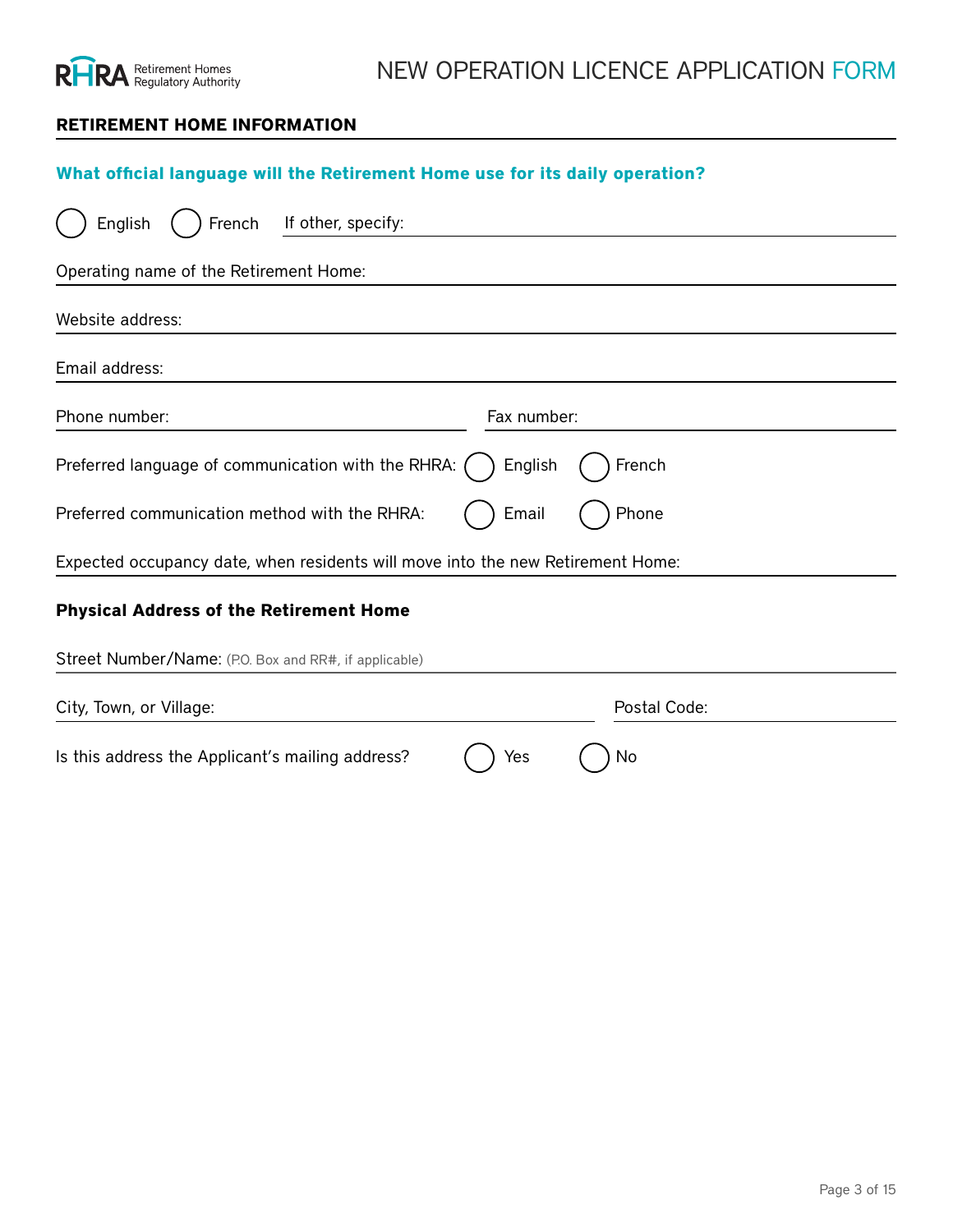

# **APPLICANT / BUSINESS INFORMATION**

| What is the ownership structure of the Applicant applying for this Retirement Home licence?                   |                                                                                                                                                                        |
|---------------------------------------------------------------------------------------------------------------|------------------------------------------------------------------------------------------------------------------------------------------------------------------------|
| <b>Sole Proprietorship</b><br><b>Corporation</b><br><b>Partnership</b>                                        |                                                                                                                                                                        |
| <b>Details of the Partnership</b><br>Ruthe Gal Comperatibusing the Owneres of Incorporation or Letters Patent |                                                                                                                                                                        |
| Partnership Name:<br>Cospolamon Number:                                                                       | Date of Middle Jnatialn:                                                                                                                                               |
| <b>Full legal name(s) of all Partners</b>                                                                     |                                                                                                                                                                        |
| <b>CaperAlangeName of Corporation:</b>                                                                        | <b>Preferred Salutation:</b>                                                                                                                                           |
| First Name:<br>Bursistreta Mattern of Opto Alton i et or ship a tarafy:                                       | Middle Initial:                                                                                                                                                        |
| Last Name:                                                                                                    | <b>Preferred Salutation:</b>                                                                                                                                           |
| <b>Federal</b><br>Corporate Name: (if applicable)<br><b>Other Province/Territory</b>                          | NOTE: For any corporation incorporated outside of Canada,<br>submit proof of authorization under the Extra-Provincial<br><b>Please, specify</b> : Optorio is required. |
| Outside Canada<br>Please specify:<br><b>If second Partner</b>                                                 |                                                                                                                                                                        |
| Fust legalename(s) of all Officers and Directors of the Corporatio                                            | Middle Initial:                                                                                                                                                        |
| East Name:                                                                                                    | Phielfelereral Scaltutation:                                                                                                                                           |
| CaspblatteeName: (if applicable)                                                                              | <b>Preferred Salutation:</b>                                                                                                                                           |
| If shirdrich Olifrager or Director                                                                            |                                                                                                                                                                        |
| <b>First Name:</b>                                                                                            | Middle Initial:                                                                                                                                                        |
| Last Name:                                                                                                    | <b>Preferred Salutation:</b>                                                                                                                                           |
| Eulblegial mame(s) objail person(s) who have a controlling interest in the Corporation.                       |                                                                                                                                                                        |
| NatmissadLinliteersantaersitipa controllings interest will toppear on the RHRA Retirement Home Database       |                                                                                                                                                                        |
| Fuit legaPname(s) of all person(s) who have a controlling interest Midtle Parthership.                        |                                                                                                                                                                        |
| An Depart of Person(s) with a controlling interest will appear on the RHRA Retiter and plate intabase         |                                                                                                                                                                        |
| <b>H<sub>I</sub>SEName person</b>                                                                             | Middle Initial:                                                                                                                                                        |
| East Name:                                                                                                    | Midreler draits direction:                                                                                                                                             |
| corporation (if applicable)                                                                                   | <b>Preferred Salutation:</b>                                                                                                                                           |
| If second person                                                                                              |                                                                                                                                                                        |
| First Name:                                                                                                   | Middle Initial:                                                                                                                                                        |
| Last Name:                                                                                                    | <b>Preferred Salutation:</b>                                                                                                                                           |
| Corporate Name: (if applicable)                                                                               |                                                                                                                                                                        |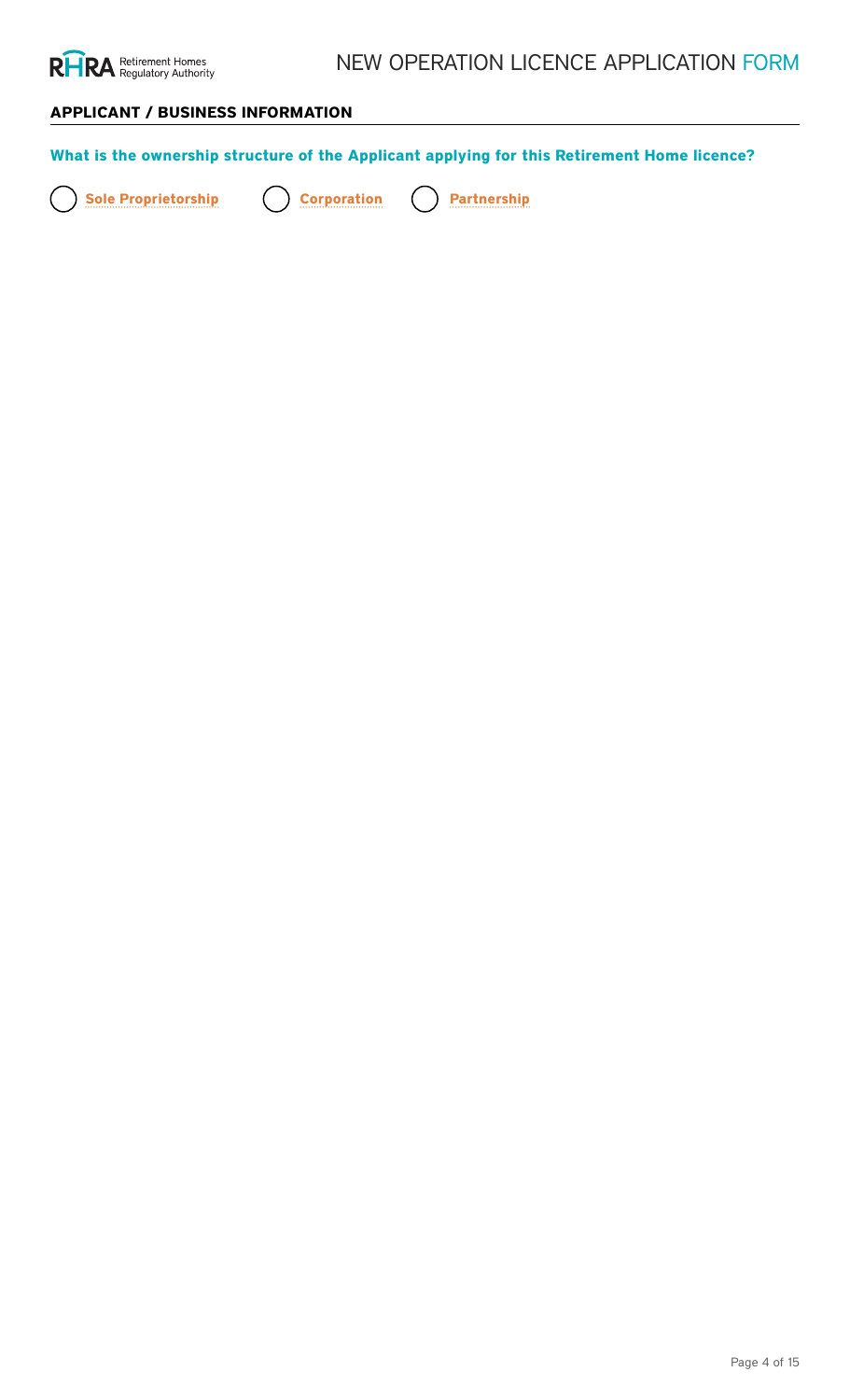

# NEW OPERATION LICENCE APPLICATION FORM

### **Primary Contact**

| First Name:                          | Middle Initial:              |
|--------------------------------------|------------------------------|
| Last Name:                           | <b>Preferred Salutation:</b> |
| Title / Role:                        |                              |
| Professional Qualifications, if any: |                              |
| Email address:                       |                              |
| Phone number:                        | Fax number:                  |
|                                      |                              |

Personal History Reports are required as follows:

Designated **Primary Contact Person** for the **Applicant**.

Sole Proprietorship:

1. **Personal History Report – Individual**: **The business owner** must complete and sign this form. To access this form, click **[here](https://www.rhra.ca/en/applying-for-a-licence/how-to-apply-for-a-licence/)**.

Partnership / Corporation:

- 1. **Personal History Report Individual**: All officers and directors of a corporation, and all individuals with a controlling interest must complete and sign this form. To access this form, click **[here](https://www.rhra.ca/en/applying-for-a-licence/how-to-apply-for-a-licence/)**.
- 2. **Personal History Report Corporate**: Each Applicant Corporation and each Corporation with a controlling interest in the Applicant must complete this form. To access this form, click **[here](https://www.rhra.ca/en/applying-for-a-licence/how-to-apply-for-a-licence/)**.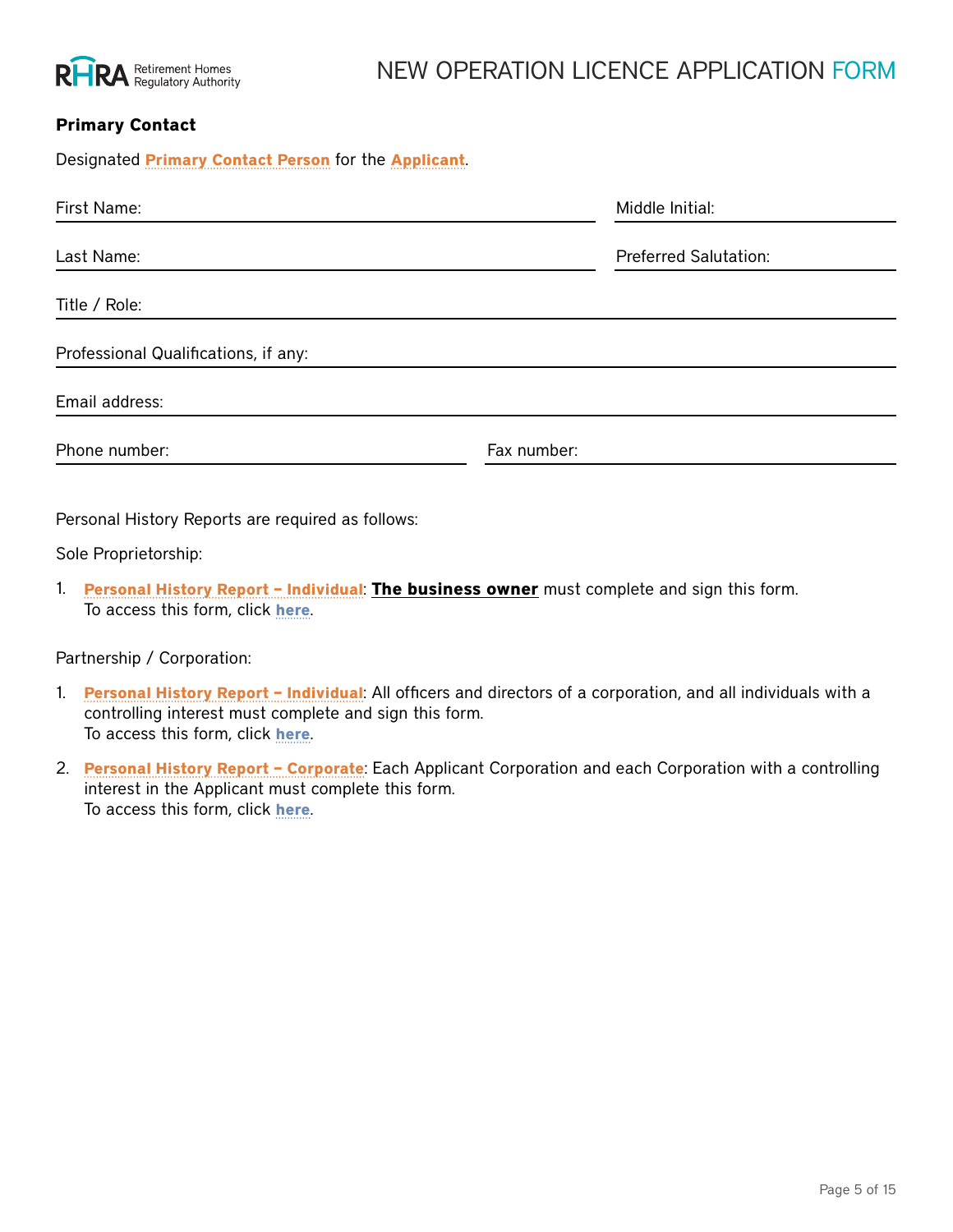

#### **RETIREMENT HOME SECTOR EXPERIENCE**

The RHRA requires information related to the Applicant's experience in the Retirement Home and/or related sectors. Does the Applicant have an existing licence for a Retirement Home(s) in Ontario?

Yes ( ) No

If yes, what is the licence number of a Retirement Home under the Applicant's control?

#### **HOME ADMINISTRATION / MANAGEMENT**

The RHRA requires information related to the management and operation of the home. This information is posted on the RHRA's **Retirement Home Database** and must be kept current.

Who will have the primary responsibility for managing the day-to-day operations or most of the operations of the home?

Primary Contact Person ( ) Staff Member (Including a contract employee) ( ) Management Company

#### *Stanfely te Count Out to pravay i britor mation*

| Borstgreasteaff <mark>PriemberOwhoawtlPbesres</mark> pfonstlideAfpplinannaging the operations or most of the operations of the<br>Management Company's Legal Business Name:                                                                    |                                                                                                         |
|------------------------------------------------------------------------------------------------------------------------------------------------------------------------------------------------------------------------------------------------|---------------------------------------------------------------------------------------------------------|
| First Name:<br><b>Piperating Name:</b> (if different than above)                                                                                                                                                                               | Middle Initial:<br>Middle Initial:                                                                      |
| Last Name:<br><del>Dags Namagement Company manage an existing li</del> cemsed Retirement Home?                                                                                                                                                 | <b>Preferred Salutation:</b>                                                                            |
| :Rith / Agole:<br>No.<br><b>THE</b> / Role:                                                                                                                                                                                                    |                                                                                                         |
| Mateageme Qualomplany, Contact                                                                                                                                                                                                                 |                                                                                                         |
| Professional Qualifications, if any:<br>Contact Information (for the person at the Management Company, who will be responsible for managing the<br><del>bිවිටි lite bes</del> filled for the <u>operations of the home</u> )<br>Email address: |                                                                                                         |
| Phone ampioer:                                                                                                                                                                                                                                 | <b>FAYAUHTHEL:</b>                                                                                      |
| Phone number:                                                                                                                                                                                                                                  | <del>Fax number:</del>                                                                                  |
| Last Name:<br>Personal History Reports are required as follows:                                                                                                                                                                                | <b>Preferred Salutation:</b>                                                                            |
| Title <i>E</i> oleal History Report – Individual: All officers and directors of a corporation, and all individuals with a                                                                                                                      |                                                                                                         |
| controlling interest must complete and sign this form.<br>Profes สิธิกัล จับปลูก ที่อิสทิวก์ยุ่ Christe.                                                                                                                                       |                                                                                                         |
| 2.<br>Emailtedestess: the Applicant must complete this form.                                                                                                                                                                                   | Personal History Report - Corporate: Each Applicant Corporation and each Corporation with a controlling |
| To access this form, click here.                                                                                                                                                                                                               |                                                                                                         |
| Phone number:                                                                                                                                                                                                                                  | Fax number:                                                                                             |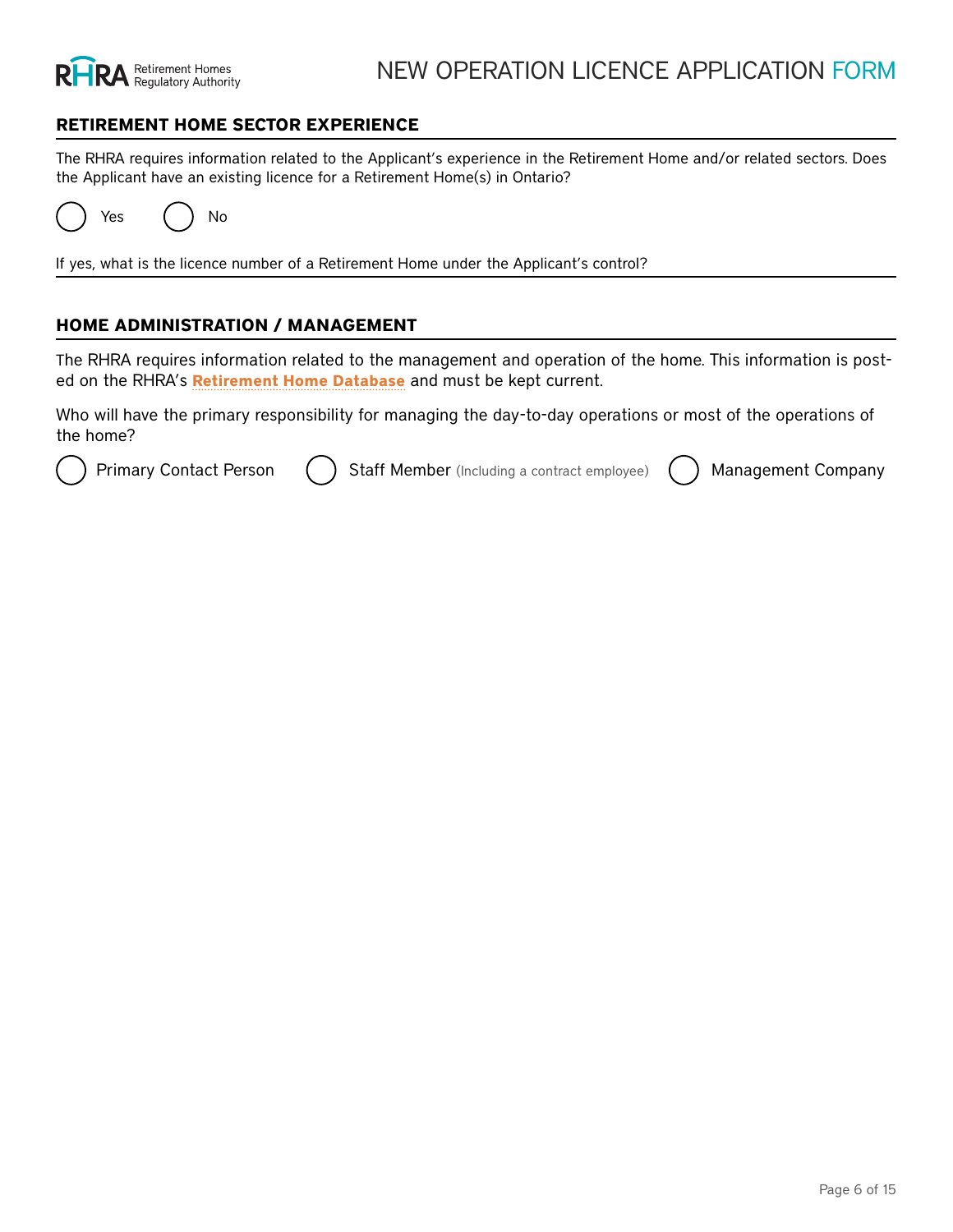

### **HOME INFORMATION – NUMBER OF SUITES**

Number of **suites** will be in the home?

Estimate the number of total suites if the final figure is still unknown. Note: The New Operation Licence Application fee is, in part, based on the number of suites in the home.

#### What is the total number of residents that the home will be able to accommodate?

Consider how many suites are double occupancies and factor that in when providing the resident capacity number.

Will the home have **subsidized suites**?

Yes ( ) No

Number of subsidized suites:

the New Operation Licence Application fee.

Select the Act the home will be governed by or funded under:

Note: Subsidized suites:<br>
The Act the home will be governed by or funded under:<br>
The Developmental Services Act<br>
The Developmental Services Act<br>
The Homes for Special Care Act<br>
The Long-Term Care Homes Act, 2007<br>
The Minis The Developmental Services Act The Homes for Special Care Act The Long-Term Care Homes Act, 2007 CCC The Ministry of Community and Social Services Act The Private Hospitals Act The Public Hospitals Act  $\overline{\bigcirc}$ The Services and Supports to Promote the Social Inclusion of Persons with Developmental Disabilities Act, 2008 The Ontario Works Act The Home Care and Community Services Act, 1994 The Local Health System Integration Act, 2006

### **SPRINKLER INFORMATION WITHIN THE RETIREMENT HOME**

Do all residential units/suites have fully **automatic sprinklers**?

Yes ( ) No

If you responded No, please provide an explanation: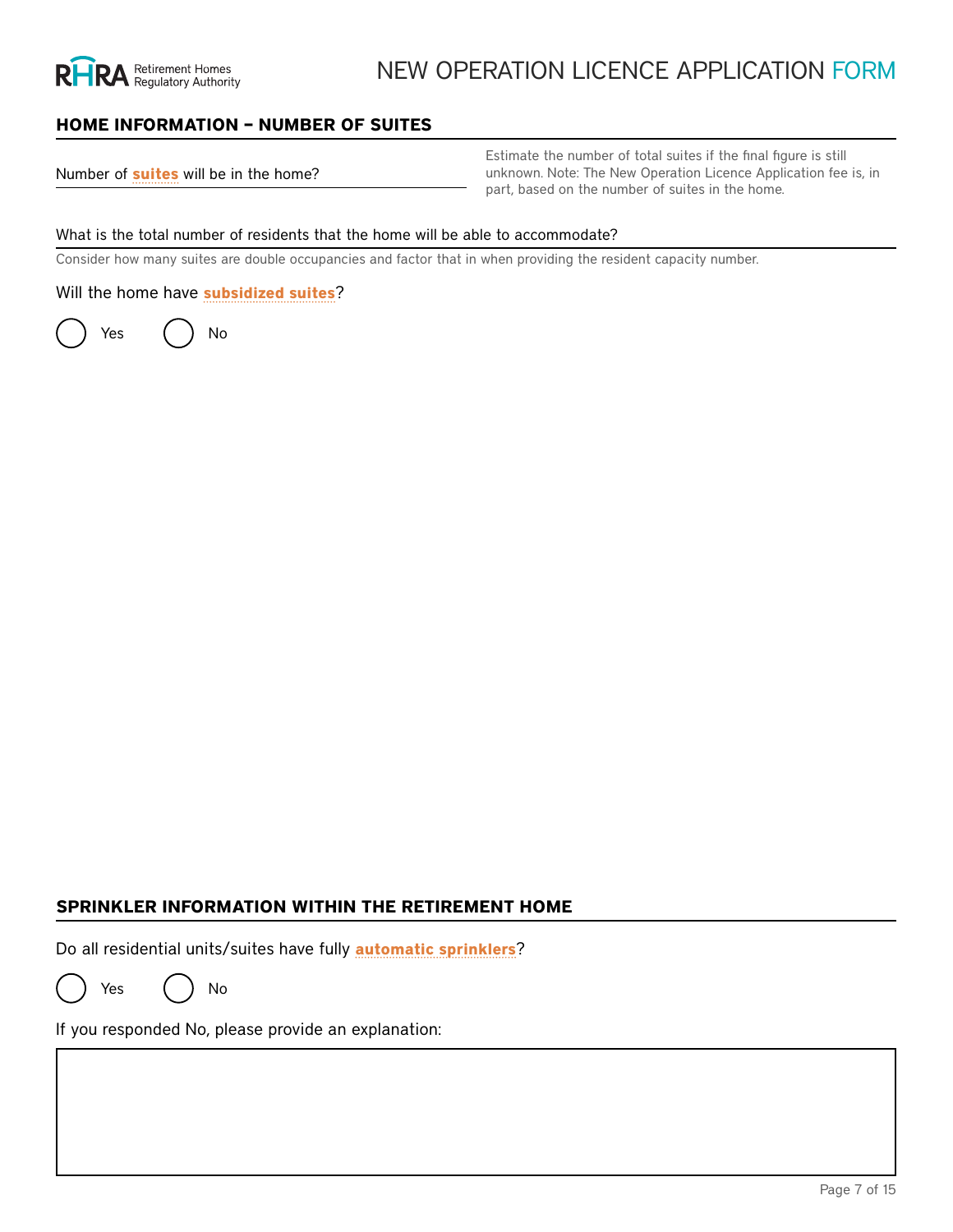

# **CARE SERVICES OFFERED WITHIN THE RETIREMENT HOME AND MANAGEMENT**

|       | services?                                                                                                                                                                                                                                                                     | Who has primary responsibility for managing the staff member(s) overseeing the home's care                                                    |  |  |
|-------|-------------------------------------------------------------------------------------------------------------------------------------------------------------------------------------------------------------------------------------------------------------------------------|-----------------------------------------------------------------------------------------------------------------------------------------------|--|--|
|       | First Name:                                                                                                                                                                                                                                                                   | Middle Initial:                                                                                                                               |  |  |
|       | Last Name:                                                                                                                                                                                                                                                                    | <b>Preferred Salutation:</b>                                                                                                                  |  |  |
|       | Title / Role:                                                                                                                                                                                                                                                                 |                                                                                                                                               |  |  |
|       | Professional Qualifications, if any:                                                                                                                                                                                                                                          |                                                                                                                                               |  |  |
|       | Email address:                                                                                                                                                                                                                                                                | Phone number:                                                                                                                                 |  |  |
|       | Who will be overseeing/responsible for the home's assessment and plan of care activity?                                                                                                                                                                                       |                                                                                                                                               |  |  |
| Name: |                                                                                                                                                                                                                                                                               | Position:                                                                                                                                     |  |  |
|       | <b>Affiliate College<sup>1</sup></b>                                                                                                                                                                                                                                          | <b>Registration Number:</b>                                                                                                                   |  |  |
|       | Assistance with ambulation<br>Assistance with bathing<br>Provision of a meal<br>Assistance with dressing<br>Assistance with personal hygiene<br>Skin and wound care programs<br>If available, who will be overseeing/responsible for the home's skin and wound care programs? | What care services will the Retirement Home make available to residents? Select all that apply.<br>Continence care<br>Assistance with feeding |  |  |
|       | Name:                                                                                                                                                                                                                                                                         | Position:                                                                                                                                     |  |  |
|       | <b>Affiliate College<sup>2</sup></b>                                                                                                                                                                                                                                          | <b>Registration Number:</b>                                                                                                                   |  |  |
|       | Administration of drugs or another substance<br>If available, who will be overseeing/responsible for the administration of drugs or another substance?<br>Name:                                                                                                               | Position:                                                                                                                                     |  |  |
|       | <b>Affiliate College<sup>3</sup></b>                                                                                                                                                                                                                                          | <b>Registration Number:</b>                                                                                                                   |  |  |
|       | Dementia care program<br>If available, who will be overseeing/responsible for the home's dementia care program?<br>Name:                                                                                                                                                      | Position:                                                                                                                                     |  |  |
|       | Affiliate College <sup>4</sup> :                                                                                                                                                                                                                                              | <b>Registration Number:</b>                                                                                                                   |  |  |
|       | of medicine                                                                                                                                                                                                                                                                   | Any service a member of the College of Physicians and Surgeons provides while engaging in the practice                                        |  |  |
|       | pharmacy                                                                                                                                                                                                                                                                      | Any service a member of the Ontario College of Pharmacists provides while engaging in the practice of                                         |  |  |
|       | nursing                                                                                                                                                                                                                                                                       | Any service a member of the College of Nurses of Ontario provides while engaging in the practice of                                           |  |  |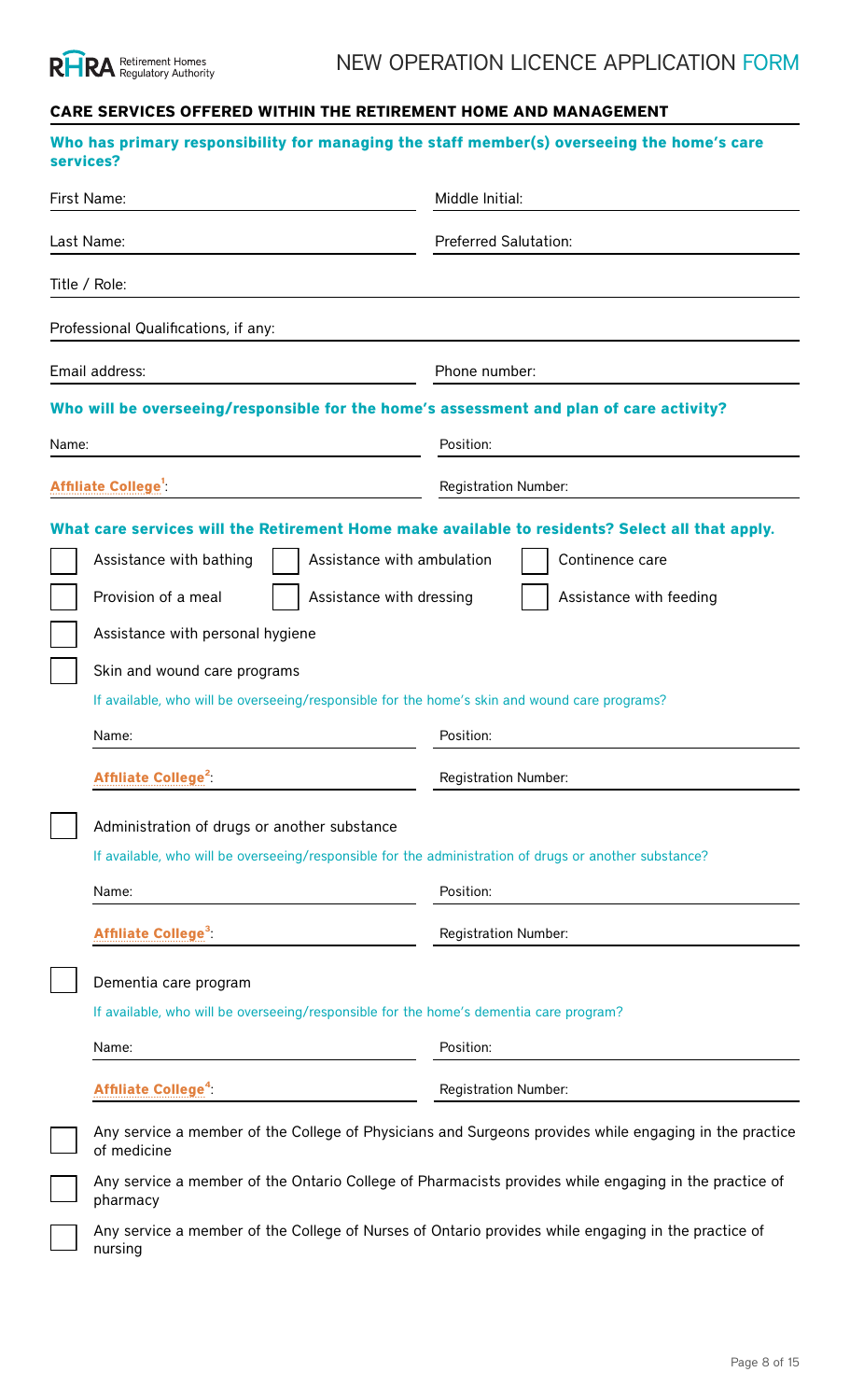

# **DISCLOSURE OF NON-ARM'S LENGTH RELATIONSHIPS WITH CARE SERVICE PROVIDERS**

Does the Applicant have any **non-arm's length relationships** with care service providers?

Yes ( ) No

### **What non-arm's length relationships apply or will apply to the Applicant? Provide information for all that apply**

Spousal or family relationships (spouse, parent, sibling, child or another relative sharing the residence of the Applicant)

Name of Spousal or Family care service provider:

Care services provided / intended to be provided:

Relationship to Applicant:

If second care service provider

Name of care service provider:

Care services provided / intended to be provided:

Relationship to Applicant:

Corporate relationships (the person is a partner, director or officer of the Applicant)

Name of Corporate Relationship care service provider:

Care services provided / intended to be provided:

Relationship to Applicant:

If second care service provider

Name of care service provider:

Care services provided / intended to be provided:

Relationship to Applicant:

Relationships of corporate control (the person is a parent/controlling/controlled corporation of the Applicant)

Name of Relationship of Corporate Control care service provider:

Care services provided / intended to be provided:

Relationship to Applicant:

If second care service provider

Name of care service provider:

Care services provided / intended to be provided:

Relationship to Applicant: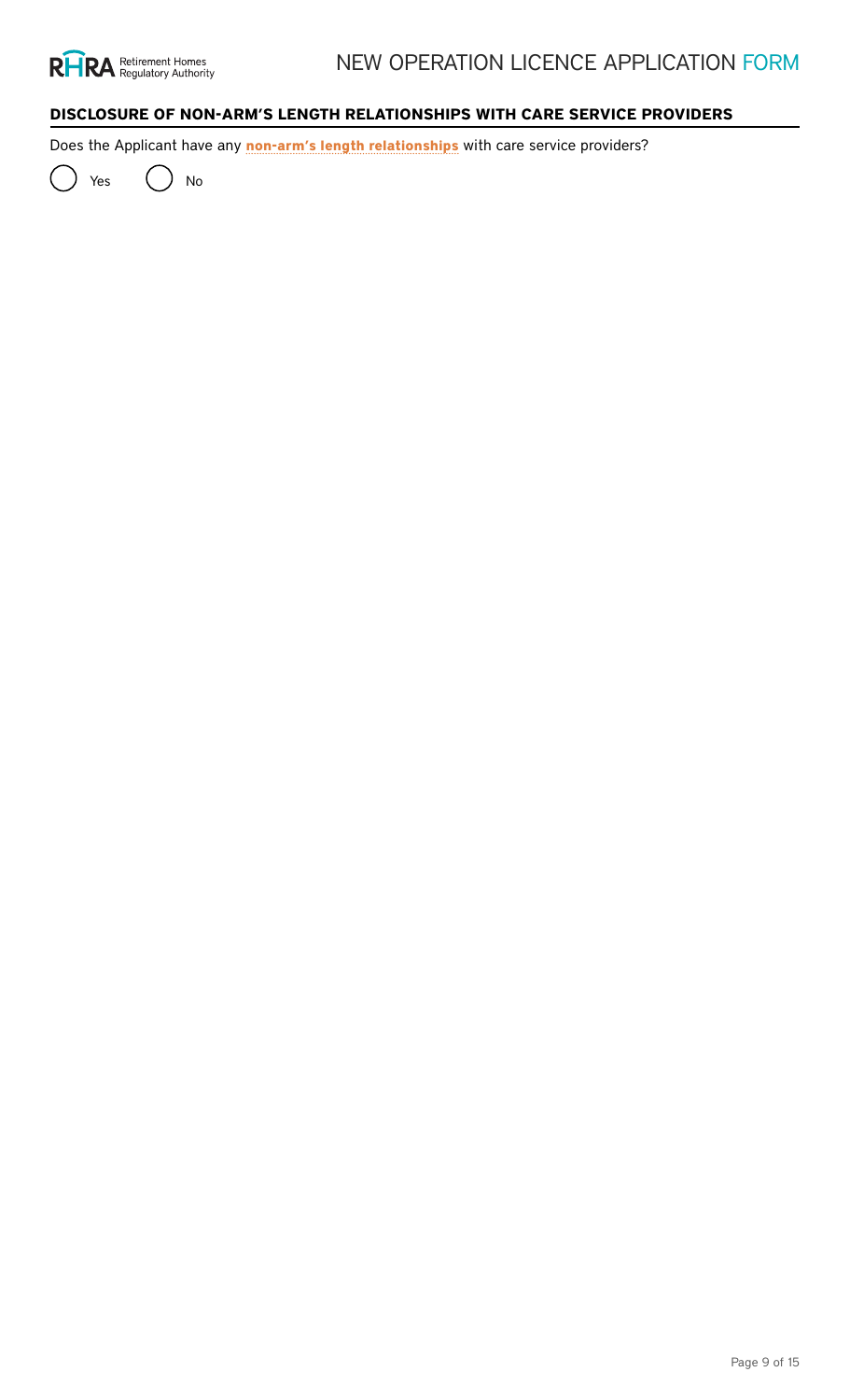

#### **SAFETY AND MANDATORY POLICIES**

**Public Health: Has the Applicant been subject to any orders, tickets, or charges under the Health Protection and Prevention Act, 1990?**

Yes ( ) No

Describe the orders, tickets, or charges. (Provide specific details)

What is the current status of the orders, tickets, or charges? (Provide specific details)

**Fire: Has the Applicant been subject to any orders, tickets, or charges under the Fire Protection and Prevention Act, 1997?**

Yes ( ) No

Describe the orders, tickets, or charges. (Provide specific details)

What is the current status of the orders, tickets, or charges? (Provide specific details)

Provide copies of the orders, tickets, or charges. (Attach files to application email.)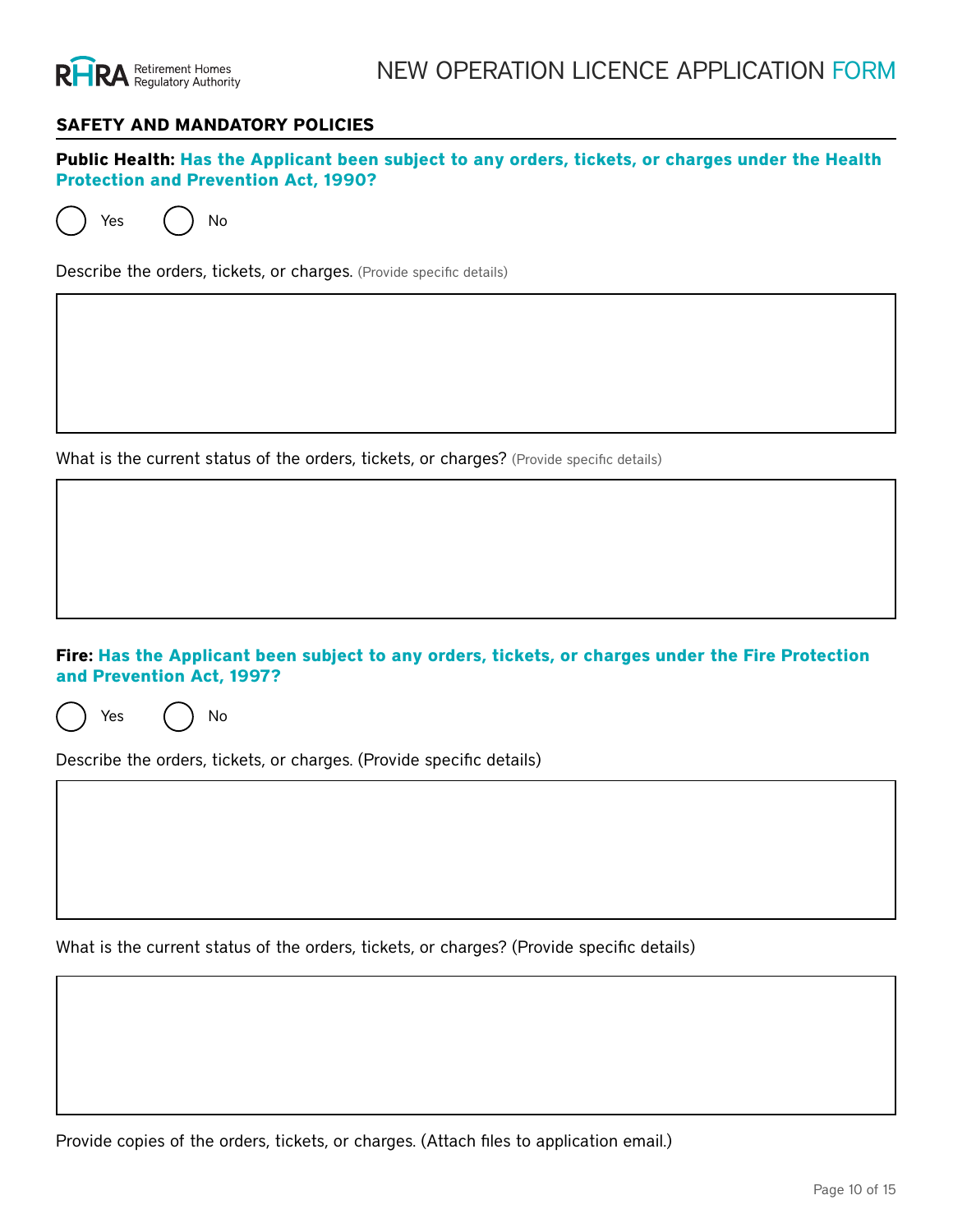

## Privacy Notice

The RHRA is collecting and using the information on this form pursuant to the **[Retirement Homes Act](https://www.ontario.ca/laws/statute/10r11)**, 2010, including its regulations. The RHRA is gathering the information to determine eligibility for a retirement home licence and to assist the RHRA in administering the Act.

To complete or verify the information, it may be necessary for the RHRA to request and receive additional information from other sources, including provincial or municipal government departments and agencies, licensing and regulatory bodies, and law enforcement agencies.

The RHRA will collect, use and disclose the information in accordance with its Privacy and Access Code and the Retirement Homes Act, 2010, which requires the RHRA to keep confidential information it obtains in administering the Retirement Homes Act, 2010, unless a specific exception in the Act applies.

A copy of the RHRA Privacy and Access Code is available at **[www.rhra.ca](http://www.rhra.ca)**. If you have questions relating to the collection and disclosure of information, please contact: RHRA's Chief Privacy Officer, 55 York Street, Suite 700, Toronto, ON M5J 1R7 / Telephone 1-855-ASK-RHRA (1-855-275-7472).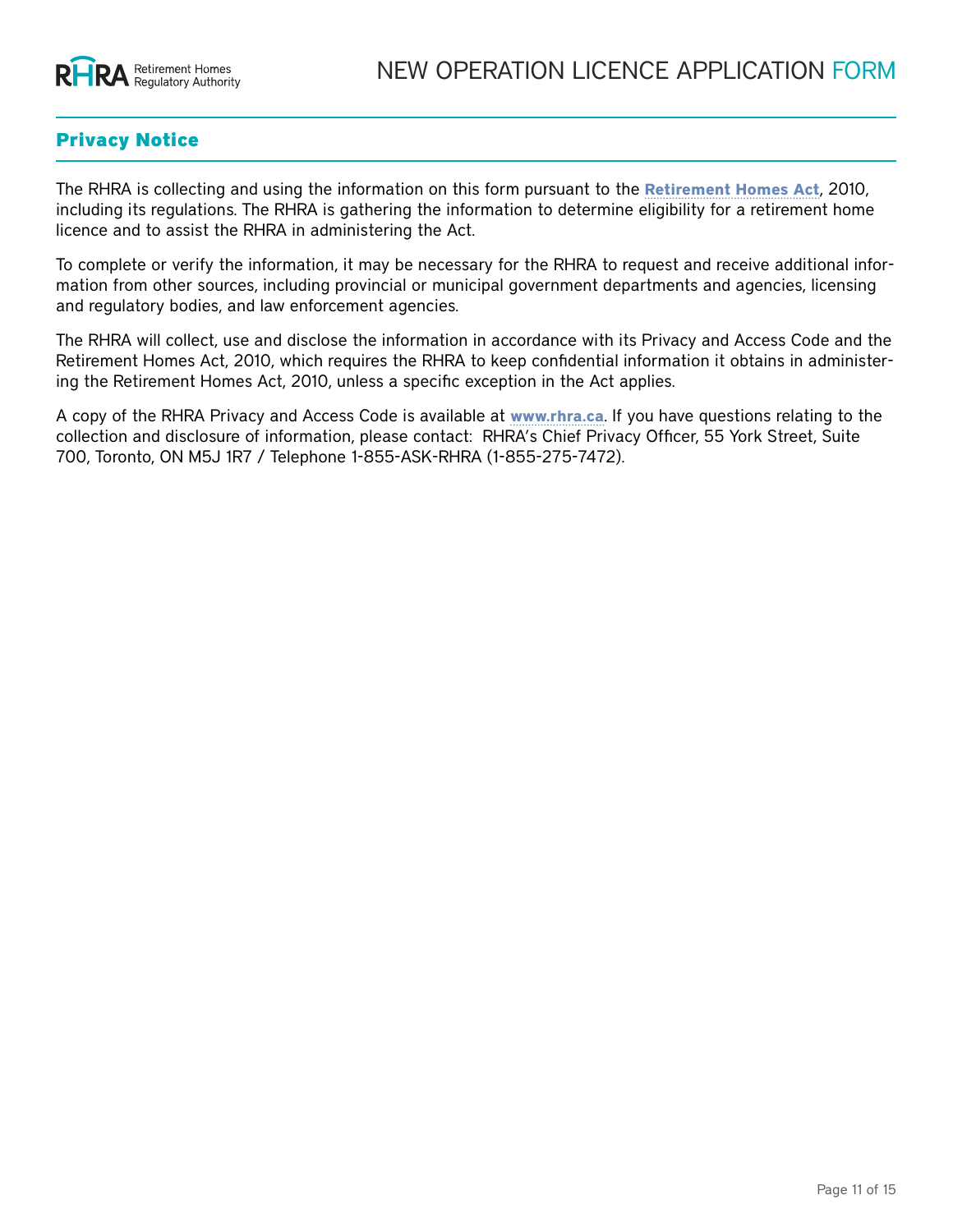

### REQUIRED SUPPORTING DOCUMENTS

Additional documents to be submitted with a New Operation Licence Application Form are listed below. If any of the required documents are not currently available, the Applicant can still submit the application and provide the anticipated date(s) of submission in the space provided.

Click 'Yes' for documents that will be submitted at the same time as this application. For any 'No' response, provide the status or the anticipated date of submission.

The RHRA may request additional documentation/information as part of the application process.

1. A copy of the home's approved Fire Safety Plan

Yes ( ) No

If proof of approved plan is not available, submit the draft fire safety plan and proof of submission from the local fire dept.

2. Documentation confirming that sprinklers are installed and operational i.e. Contractor's Material Test Certificate

Yes ( ) No Status/Anticipated Date of Submission:

3. A copy of a Food Handling Certificate for at least one person involved in food preparation, if the home provides meals to the residents

Yes  $($   $)$  No

Status/Anticipated Date of Submission:

- 4. Municipal Licence (if required by municipality)
	- Yes ( ) No Status/Anticipated Date of Submission:
- 5. Pre-opening Public Health Inspection Report

Yes ( ) No Status/Anticipated Date of Submission:

6. The Home's full Information Package as required under s. 54 of the Retirement Homes Act ("the Act") 1

Yes ( ) No Status/Anticipated Date of Submission:

7. The Home's Procedure for Complaints as required under s.73 of the Act<sup>1</sup>

- Yes ( ) No Status/Anticipated Date of Submission:
- 8. The Home's Emergency Plan as required under s. 60 (4) 1 of the Act<sup>1</sup>

Yes ( ) No Status/Anticipated Date of Submission: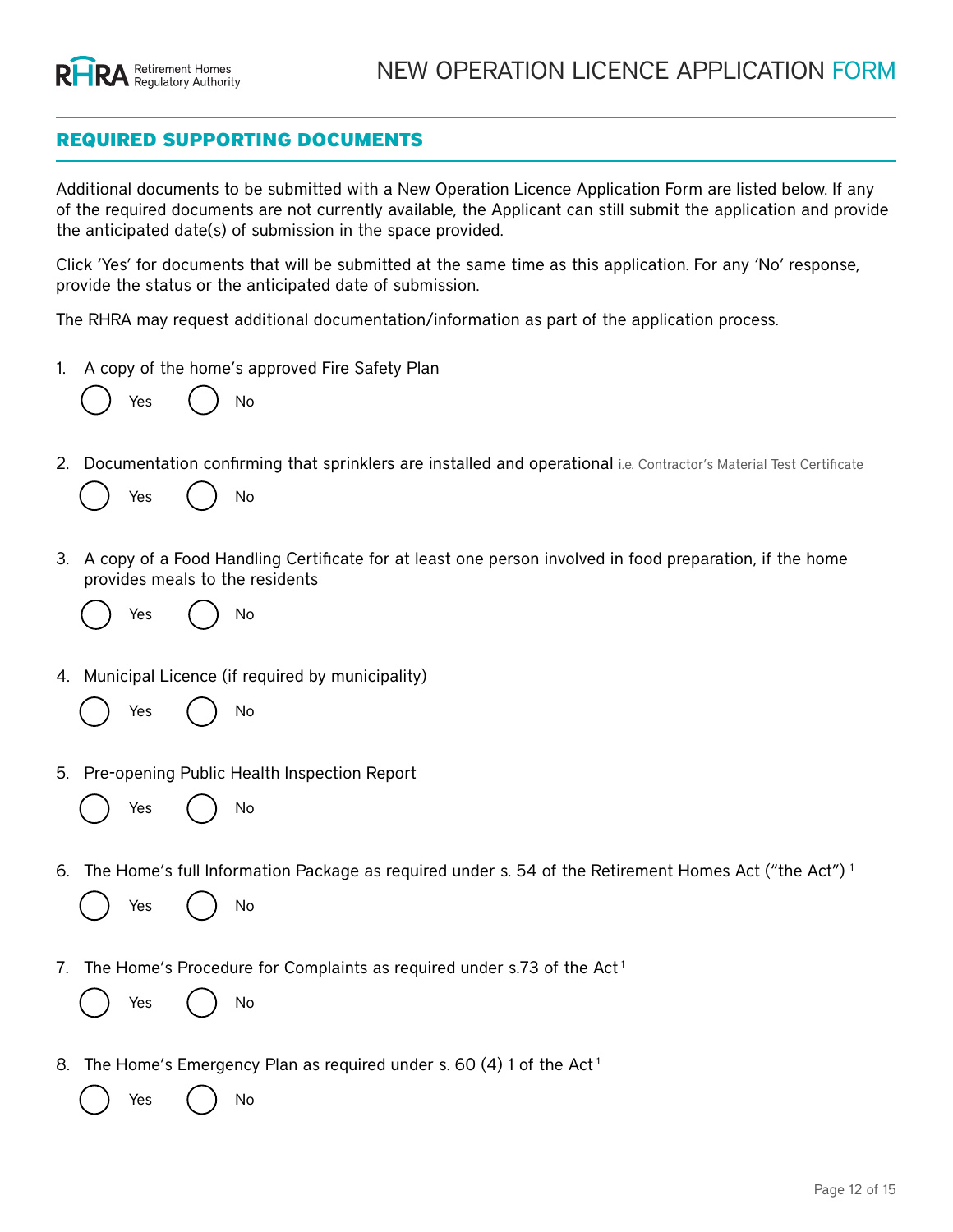

### REQUIRED SUPPORTING DOCUMENTS – CONT.

|                                                                                                                                                                                                                                                                                                                                                                    |                                                                        |                      |  |    | 9. The Home's Policy to Promote Zero Tolerance of Abuse and Neglect as required under s. $67(4)$ of the Act <sup>1</sup> |
|--------------------------------------------------------------------------------------------------------------------------------------------------------------------------------------------------------------------------------------------------------------------------------------------------------------------------------------------------------------------|------------------------------------------------------------------------|----------------------|--|----|--------------------------------------------------------------------------------------------------------------------------|
|                                                                                                                                                                                                                                                                                                                                                                    |                                                                        | Yes                  |  | No | <b>Status/Anticipated Date of Submission:</b>                                                                            |
|                                                                                                                                                                                                                                                                                                                                                                    | 10. Letter and/or CV/Resume outlining previous experience of Applicant |                      |  |    |                                                                                                                          |
|                                                                                                                                                                                                                                                                                                                                                                    |                                                                        | Yes                  |  | No | <b>Status/Anticipated Date of Submission:</b>                                                                            |
|                                                                                                                                                                                                                                                                                                                                                                    |                                                                        |                      |  |    | 11. Letter outlining previous sector experience of Management Company (if any)                                           |
|                                                                                                                                                                                                                                                                                                                                                                    |                                                                        | Yes                  |  | No | <b>Status/Anticipated Date of Submission:</b>                                                                            |
|                                                                                                                                                                                                                                                                                                                                                                    |                                                                        | 12. Occupancy Permit |  |    |                                                                                                                          |
|                                                                                                                                                                                                                                                                                                                                                                    |                                                                        | Yes                  |  | No | <b>Status/Anticipated Date of Submission:</b>                                                                            |
|                                                                                                                                                                                                                                                                                                                                                                    |                                                                        | retirement home      |  |    | 13. Zoning Confirmation: documentation confirming that the home is zoned in an area that permits the use of a            |
|                                                                                                                                                                                                                                                                                                                                                                    |                                                                        | Yes                  |  | No | <b>Status/Anticipated Date of Submission:</b>                                                                            |
|                                                                                                                                                                                                                                                                                                                                                                    |                                                                        | expiration date      |  |    | 14. Evidence of Extra Expense Insurance (EEI), including broker name, policy number, date received and policy            |
|                                                                                                                                                                                                                                                                                                                                                                    |                                                                        | Yes                  |  | No | <b>Status/Anticipated Date of Submission:</b>                                                                            |
|                                                                                                                                                                                                                                                                                                                                                                    |                                                                        |                      |  |    |                                                                                                                          |
|                                                                                                                                                                                                                                                                                                                                                                    |                                                                        |                      |  |    | 15. Required Personal History Report(s) (Individual and/or Corporate)                                                    |
|                                                                                                                                                                                                                                                                                                                                                                    |                                                                        | Yes                  |  | No | <b>Status/Anticipated Date of Submission:</b>                                                                            |
|                                                                                                                                                                                                                                                                                                                                                                    |                                                                        |                      |  |    |                                                                                                                          |
|                                                                                                                                                                                                                                                                                                                                                                    |                                                                        |                      |  |    |                                                                                                                          |
|                                                                                                                                                                                                                                                                                                                                                                    |                                                                        |                      |  |    |                                                                                                                          |
|                                                                                                                                                                                                                                                                                                                                                                    |                                                                        |                      |  |    |                                                                                                                          |
|                                                                                                                                                                                                                                                                                                                                                                    |                                                                        |                      |  |    |                                                                                                                          |
| <sup>1</sup> If the applicant home intends on using policies that were previously submitted with an RHRA licensing application and deemed<br>sufficient by the RHRA, the applicant does not need to submit the policies with any subsequent applications. If you are unsure whether<br>you need to submit your policies, please contact the RHRA.<br>Page 13 of 15 |                                                                        |                      |  |    |                                                                                                                          |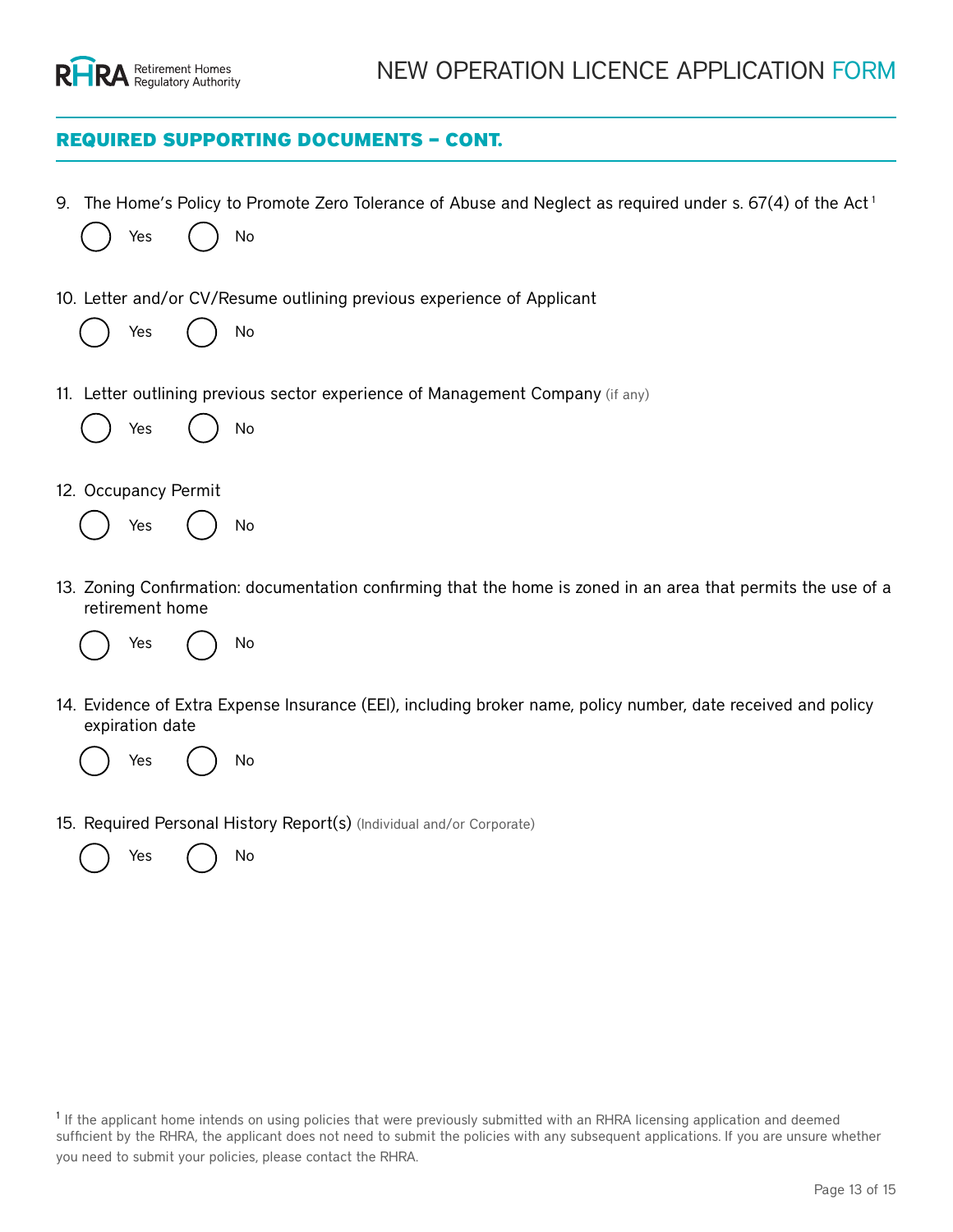### APPLICATION SUBMISSION AND FEES

The standard licence application processing time is six to eight weeks. Expedited application fees can be paid in addition to the licence application fee if an applicant requires priority consideration for applications to be processed within two or four weeks ahead of the standard licence application processing time. If an expedited service is requested, an expedited application fee must be submitted concurrently with the licence application fee.

Current licence application fees are set out in the RHRA's **[Fee Schedule](https://www.rhra.ca/en/information-tools-and-resources/)**.

- Do not send cash by mail. Make a cheque or money order payable to **Retirement Homes Regulatory Authority**. Do not post-date cheques or money orders.
- All fees are non-refundable. The RHRA will not begin to process an application before receiving all application fees. A \$50 processing fee for NSF (non-sufficient funds) cheques will apply.
- The Applicant's name must be clearly legible on the cheque or money order. If the name is not pre-printed on the cheque or money order, write it on the front of the cheque.

How would you like to submit the application?

**Standard** (Application processed in approximately six weeks)

**Expedited** (Application may be processed in two or four weeks - Extra fees apply)

To view RHRA's Fee Schedule, click **[here](https://www.rhra.ca/en/information-tools-and-resources/)**.

Is fee payment being submitted with this application?

Yes ( ) No

If yes, what is the method of payment?

Cheque

Pre-authorized debit

e-transfer

If yes, what is the amount of payment being submitted?